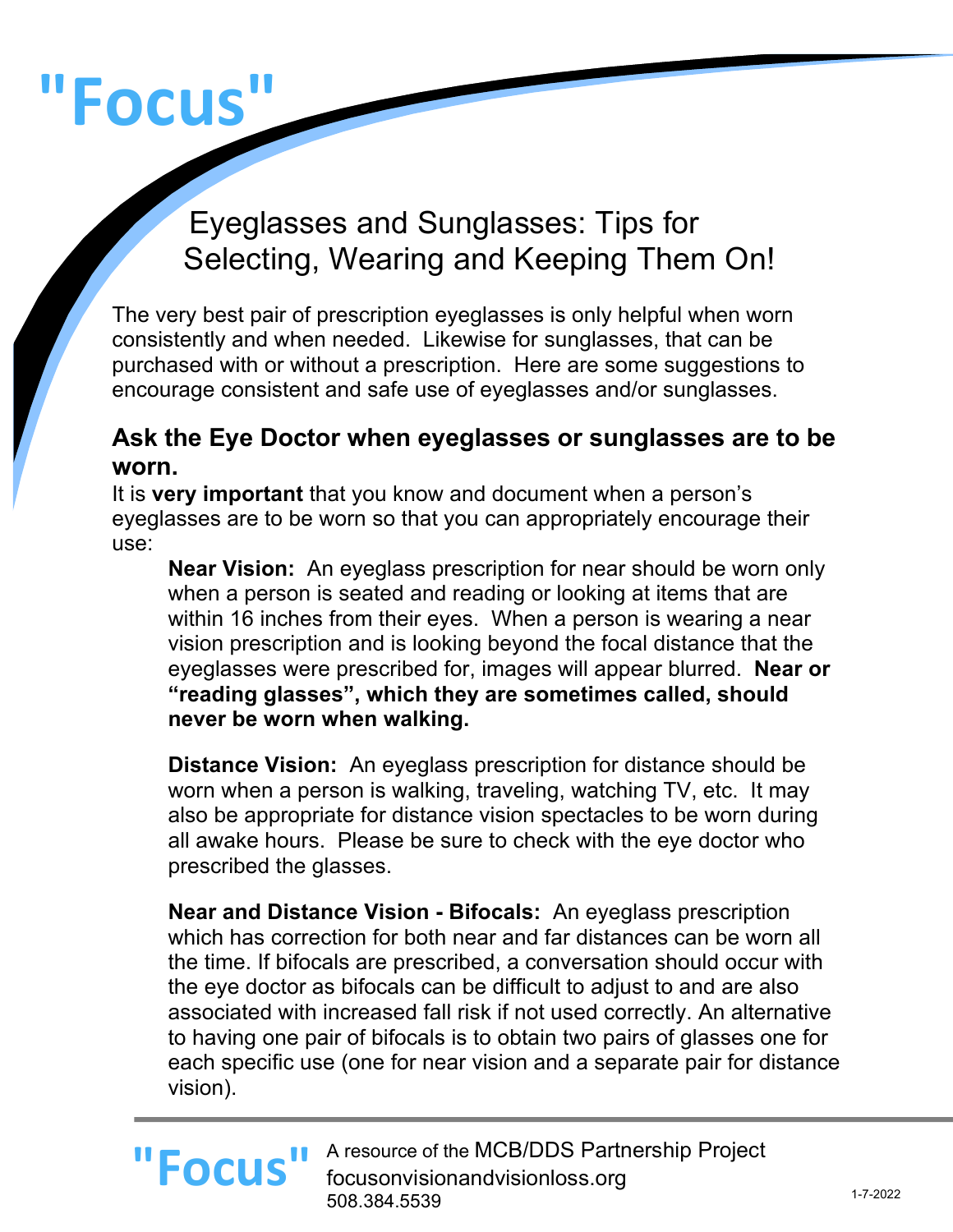## **When eyeglasses or sunglasses are to be worn (continued)**

**Eye Protection:** Individuals who have only one functioning eye, who have eye turn(s), or who have no depth perception should wear eyeglasses for eye protection. Even if the person does not have a refractive error and does not need to wear eyeglasses to sharpen their vision, they still should be prescribed clear polycarbonate lens for protection only. Please be sure to discuss this need with the eye doctor.

**Sun Protection and Sunglasses:** Sunglasses can be made with a person's eyeglass prescription – either as stand alone glasses, or with transition lenses that turn into sunglasses when in bright sunlight. Nonprescription fit-over sunglasses or clip-on's can also be worn over a person's standard eyeglasses.

To consider:

- If the individual has an existing eyeglass prescription, be sure to talk to the eye doctor about the best sun lens plan for them.
- If the individual does not have an eyeglass prescription, off the shelf sunglasses can be purchased. Check to be sure that sunglasses offer UVA and UVB protection. Polarized sun lenses that reduce glare are also available, but these are often more expensive.

# **Create a System for Keeping Track of Multiple Pairs of Eyeglasses.**

Some people may have more than one eyeglass prescription and it will be very important that you have a system for remembering which pair is for which use. The system can be as simple as noting the color or style of each frame to identify different uses or using colored cords or bands that attach to the frame to do the same.

Just as important as the system you've created is to write it down (for remembering which pairs are for which use) and be sure that everyone involved understands and uses the system consistently.

#### **Think "Fashionable Durability" When Selecting a Frame.**

Always strive to select the best fitting and best-looking frame(s) possible for an individual. Comfortable, fashionable frames are most likely to be worn.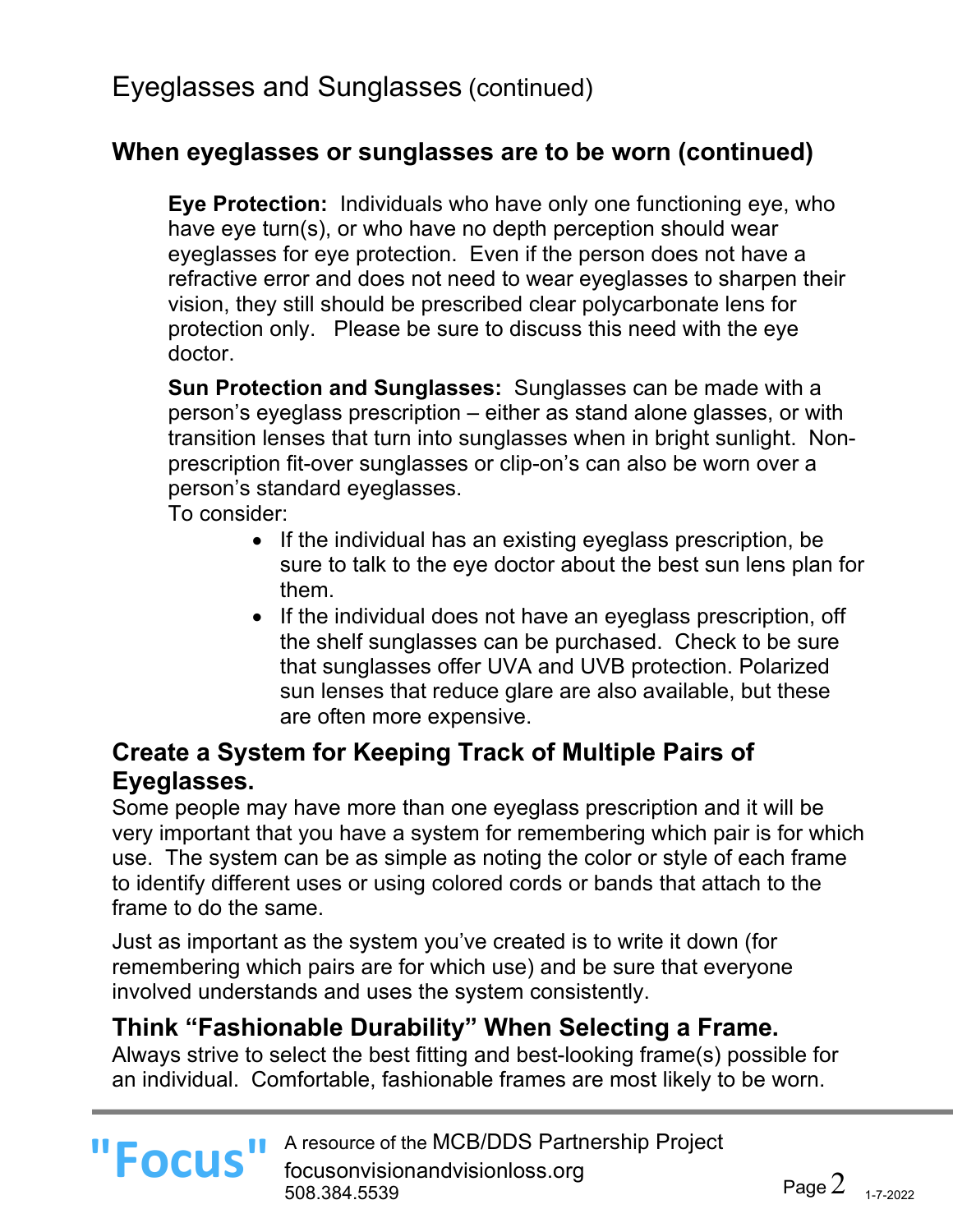# Eyeglasses and Sunglasses (continued)

## **It's all in the Fit.**

Be sure that the optician orders longer or shorter temples (arms of the eyeglasses) if needed to comfortably fit the area from the frame to behind the person's ear.

In addition, be sure that larger or smaller sized frames (with or without nose pads) are ordered to adequately and comfortably fit the individual's face and the bridge of their nose.

#### **A well-made, durable frame may be in order**.

Autoflex frames have been very successful with individuals who tend to be hard on their frames. Autoflex frames can take a lot of bending without breaking. Please discuss this option, including cost with the Optician.

Consider however, for individuals who may engage in self abusive behavior and may strike their face, the Autoflex frames are not a good choice as they are made of metal and with enough force, may lacerate the eyebrow of the individual. In these cases, a durable plastic frame or a sports frame works best. Always discuss with the Optician any safety concerns that you have on the individual's behalf.

## **One Pair or Two?**

It may be prudent to purchase two pairs of eyeglasses with the same prescription – especially if the person is prone to breaking or temporarily misplacing their eyeglasses. Even in the best possible situations, with an Optician right around the corner to repair any broken frames, there generally is some wait to get the eyeglasses back from being repaired. Having a second pair of eyeglasses can be extremely helpful in these situations, particularly if eyeglass tolerance has been difficult for the person.

# **Beyond the Frame: Cords, Bands, Cases & Other Accessories**

Eyeglass accessories offer much more than just a fashion statement. In fact, some of these items can be very helpful to keep eyeglasses comfortably on or safe when they are not being worn.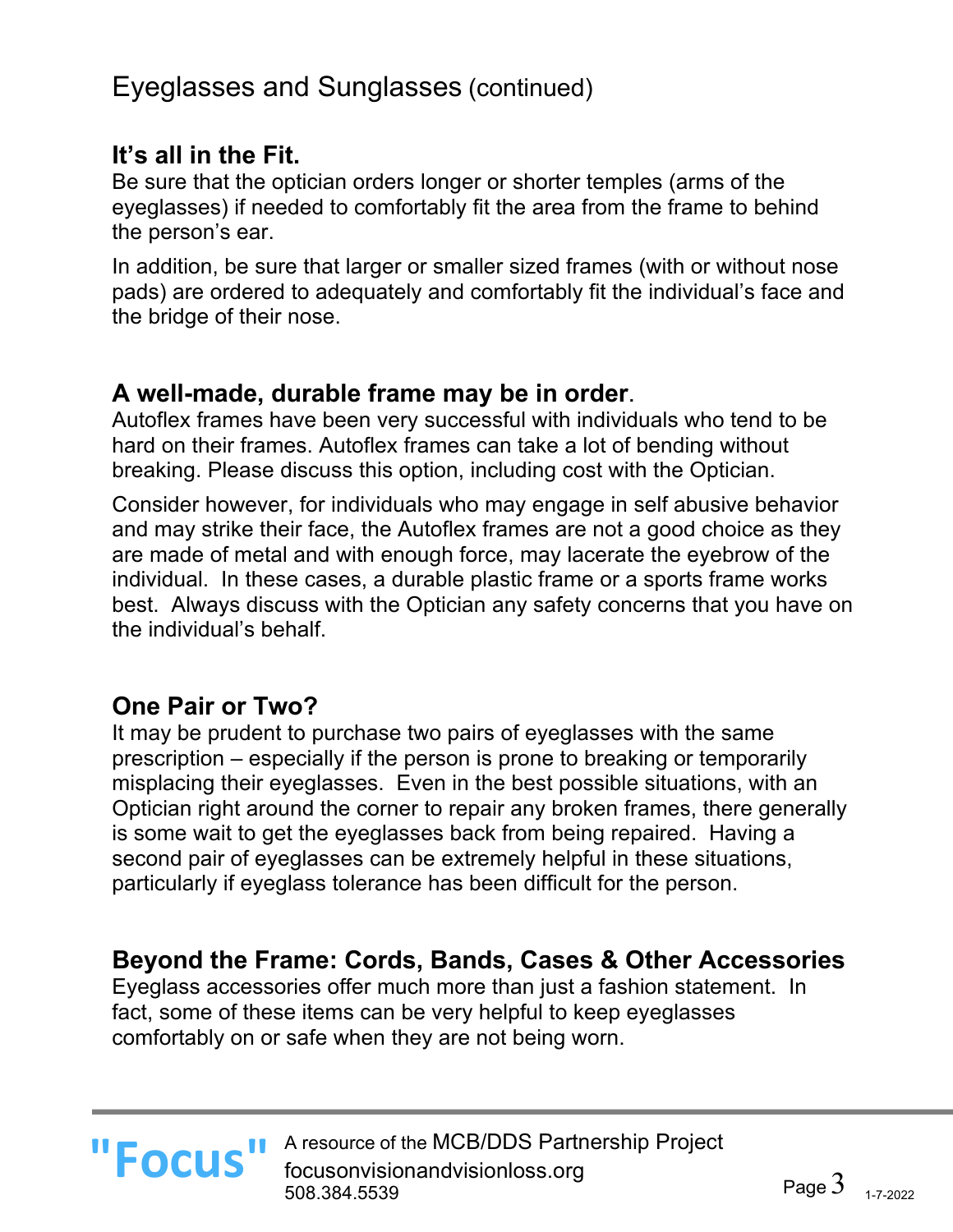# **Beyond the Frame (continued)**

**Cords** can be attached to eyeglass temples and hung around a person's neck so that if eyeglasses slip or are not needed at the moment – they are always just a reach away.

**Bands** can also be attached to eyeglass temples to help keep eyeglasses snug on someone's face. Bands can be particularly helpful for those individuals whose eyeglasses tend to always slip down their nose.

**Hard Cases** are fabulous for prevention of scratches on the lenses as well as for prevention of crushing of eyeglasses when they are not being worn.

## **Make a New Friend… Meet with your Optician and Return for Regular Adjustments!**

Eyeglasses can easily bend out of shape and not fit well – causing pressure points and potential skin break down at the bridge of the nose, behind the ears, etc. In addition, eyeglasses that are not fitting properly can slip down one's nose, break, etc. Other eyeglass mishaps include losing screws, scratched lenses, etc. To keep eyeglasses maintained, please have them adjusted regularly.

## **Eyeglass Toleration - Help for Keeping Eyeglasses On**

Some individuals have difficulty tolerating their prescription eyeglasses and may only wear them for a few seconds to a few minutes before taking them off. To encourage someone to wear their eyeglasses, especially for those individuals who have a significant correction, a tolerance program may be in order.

It's important to keep in mind that the best option for eyeglass tolerance really can only be selected by the TEAM of people working with the individual and who knows them the best.

Eyeglass tolerance programs can be very successful – but sometimes they do not work quite so well. Please, don't lose hope. With some folks, over time, and with consistent encouragement, they do accept the wearing of their eyeglasses.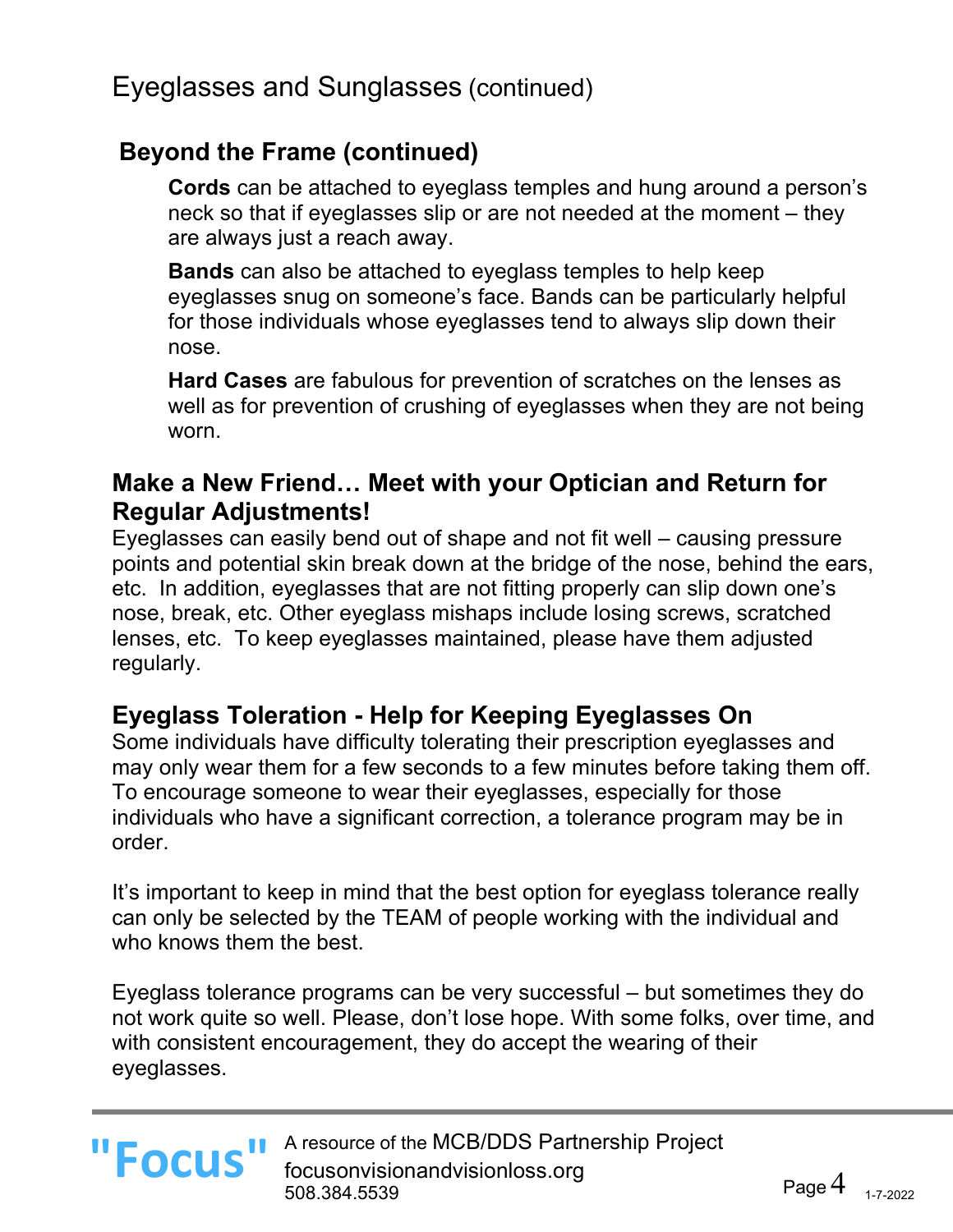# Eyeglasses and Sunglasses (continued)

#### **Steps to consider when a person is not tolerating their eyeglasses:**

- 1. Bring the eyeglasses and a copy of the eyeglass prescription to the Optician and ask for the eyeglasses to be checked to be sure that the lenses contain the currently prescribed prescription.
- 2. When visiting the Optician, make sure that the frame is fitting as comfortably as possible and is adjusted correctly.
- 3. Make sure that everyone involved knows exactly when the eyeglasses are to be worn, and if they were prescribed for a specific activity such as dining, reading, watching TV, walking, etc.
- 4. Make sure that before the eyeglasses are put on, that they are clean. Talk with your Optician about care and cleaning of eyeglasses, but in general, use of a diluted mild cleaning soap, water and a soft, lint free cloth should work.
- 5. Make sure that as the person is wearing them, that the eyeglasses remain clean. Periodic cleaning throughout the day may be needed, especially if the person touches their eyeglasses frequently.
- 6. Use of band to keep the eyeglasses on and snug to the person's head may be helpful. Consult with the Optician for options.

#### **Tolerance Suggestions**

Be sure to discuss options with the eye doctor and optician**.**

#### **Option 1:**

Pair the full eyeglass prescription with a favorite and motivating activity that matches what the eyeglasses were prescribed for, and, preferably an activity where the person's hands can be busy. Establish baseline of how long the person tolerates wearing the eyeglasses before removing them. After establishing baseline, ask the person to wear the eyeglasses for a shorter period of time than they originally tolerated the glasses and then remove them (yourself) at the end of the session. Through a series of sessions, increase the amount of time that you ask the person to wear their eyeglasses.

#### **Option 2:**

If the eyeglass prescription is very strong, talk to the eye doctor and ask if a ½ strength prescription could be written for the individual and then work with them as described above. In this way, you can help to ease them into the full strength of the prescription over time.